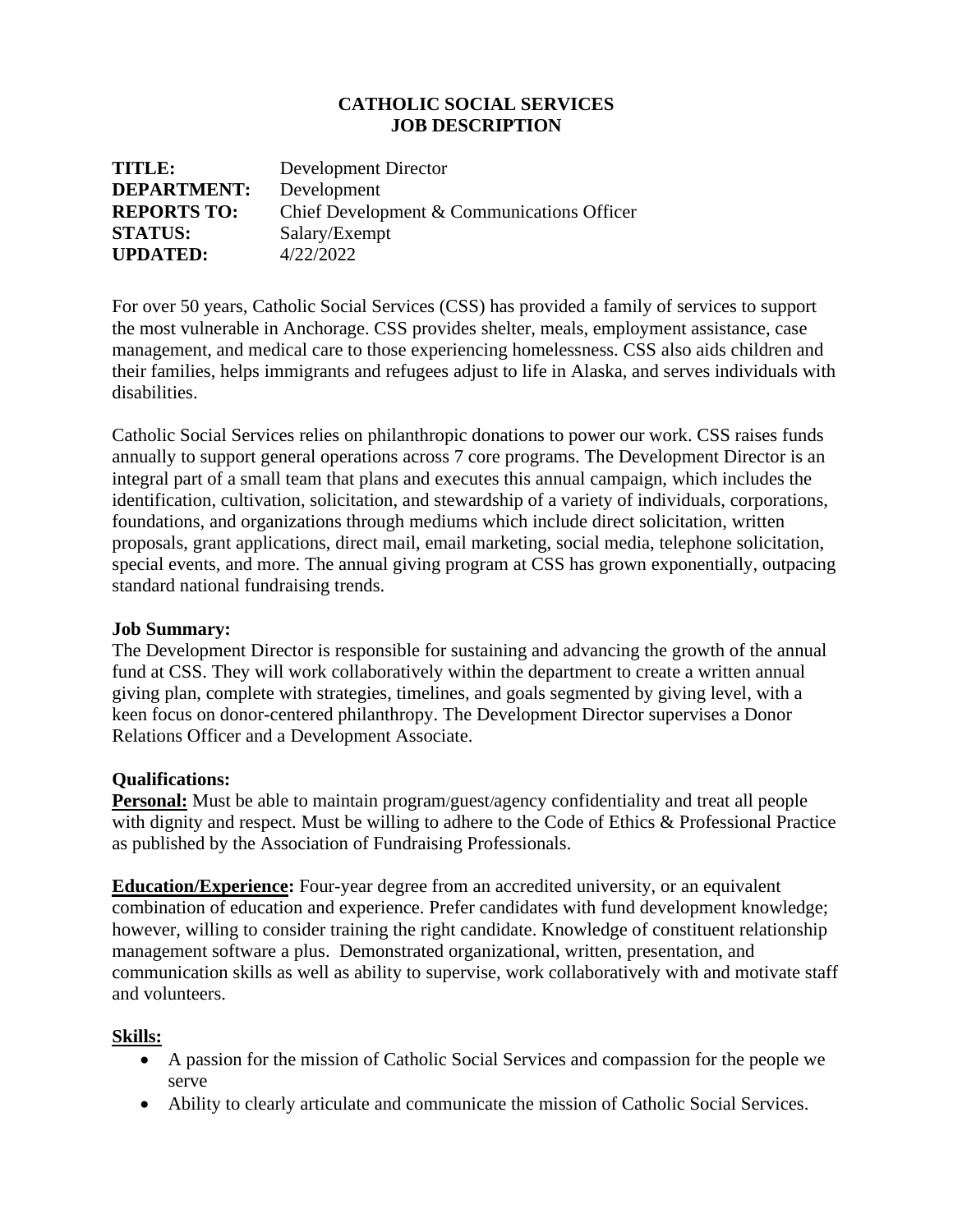- Highly developed interpersonal skills with an aptitude for working with people from many different backgrounds and experiences
- Strong written and oral communication skills
- Project design and management
- Ability to multi-task, meet deadlines and work collaboratively
- Understanding of database management, gift processing and donor relations
- Ability to listen carefully to and understand others' needs, both internally and externally, and proactively respond to those needs in a consistent and timely manner.
- Demonstrated analytical and fundraising skills with the ability to recognize opportunities, identify critical, high pay-off activities and prioritize them to attain goals.
- Knowledge of Microsoft Office products
- Ability to learn and utilize Mail Chimp, Greater Giving, Bloomerang (CRM) and a variety of specific software tools and apps

# **DUTIES & RESPONSIBILTIES:**

- 1. Develop a working knowledge of the mission and operation across all CSS programs to articulate a compelling case for support to all constituents.
- 2. Develop a strategic annual giving plan designed to grow donor satisfaction and maintain a high renewal rate, increase monthly sustainers, and expand opportunities for major gifts and planned giving conversations.
- 3. Direct and manages a comprehensive fundraising program across multi-channels, including direct mail, online giving, web presence, and social media (including monthly donors, Trustee Annual Giving, PickClickGive, Corporate Matching gifts, and Tribute Giving).
- 4. Provide strategic oversight for donor segmentation, demographics and criteria for all targeted cultivation and solicitation in collaboration with the Development Associate.
- 5. Prepare written communications including letters, brochures, and other materials necessary for all annual giving programs.
- 6. Build long-term donor relationships with corporations, tribal entities, philanthropic individuals, foundation partners, government entities, business partners, etc.
- 7. Manage and write copy for email marketing.
- 8. Oversee the marketing and communication strategy and implementation to support the annual giving plan.
- 9. Manage Constituent Relationship Management (CRM) Software, Bloomerang.
- 10. Produce performance reports, in collaboration with the Development Associate to analyze appeal performance, trends, and revenue results, adjusting strategies for increasing donor recruitment, retention, and satisfaction on an annual basis.
- 11. Manage annual fundraising events, including; budget, event details and logistics, table and ticket sales, underwriting and sponsorships, silent and live auction, printed materials, managing contractors, and recruiting, supporting, and recognizing a team of event volunteers and committee members.
- 12. Perform other duties as requested, delegated or assigned.